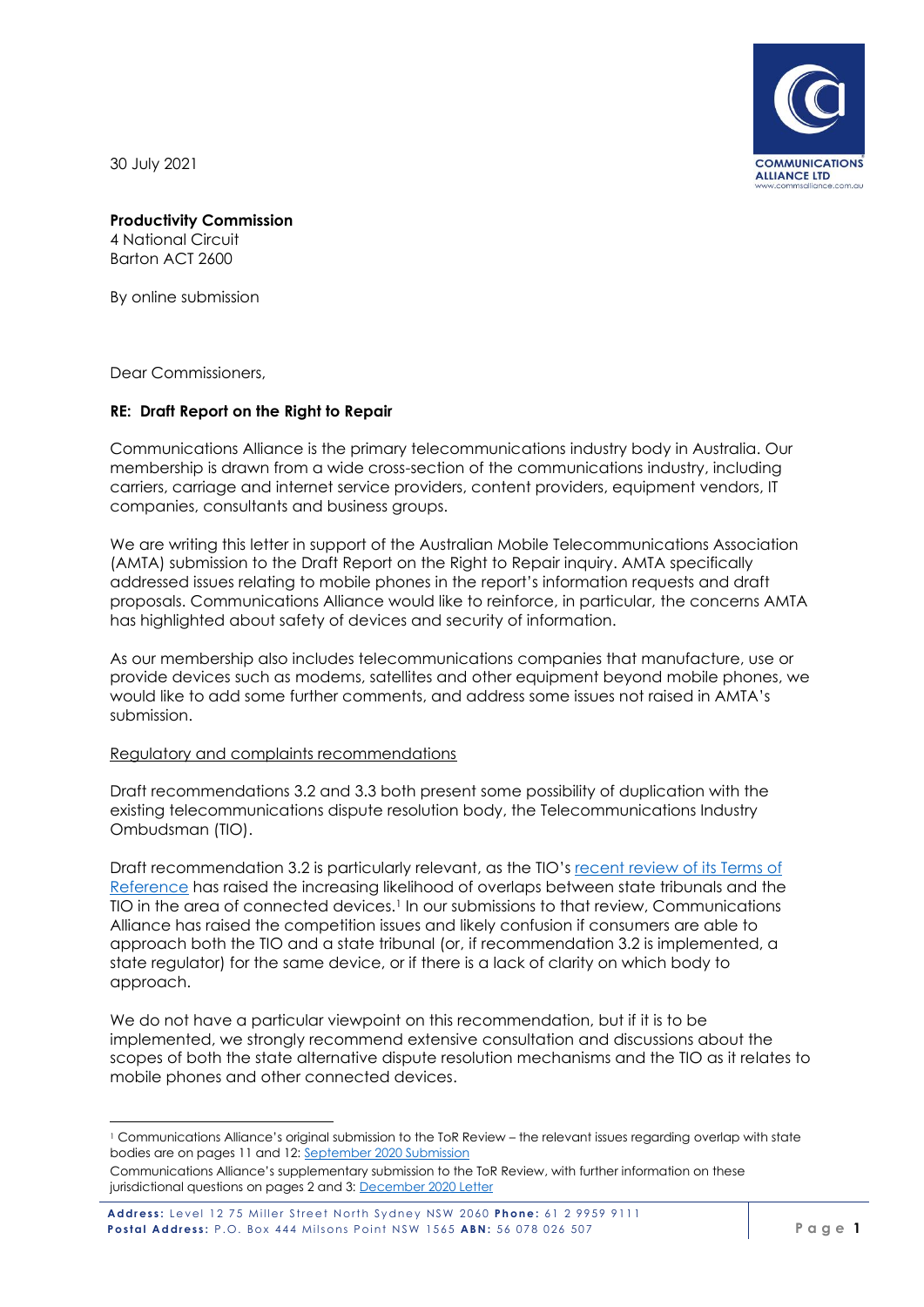Regarding recommendation 3.3, it would not be appropriate for complaints that have been considered (or are being considered) by either the TIO or the telecommunications regulator, the Australian Communications and Media Authority (ACMA) to be considered through this mechanism. Such duplication would create unnecessary burdens on industry and confusion regarding the appropriate regulator or dispute resolution body for telecommunications matters. Similar to our comments on recommendation 3.2, if this recommendation is to be implemented, there should be a clearly established scope that does not allow for overlap to avoid any negative consequences.

# Potential for harm

We are concerned by the Commission's assertion in the draft report that security concerns may be overstated. Cybersecurity is a key focus for Government, <sup>2</sup> and the ACCC is actively working to educate and protect consumers from scams.

One such example of harm is that unauthorised repairers may use uncertified (cheaper) parts or install uncertified firmware on devices – both of which can make these devices vulnerable to hacking and illegal interceptions. With the increasing use of tools such as SMS verification for bank transfers or the proposal of Digital Identity Legislation,<sup>3</sup> the security of individual mobile phones is becoming increasingly important. Our previous submission provided other examples of security or safety issues which could arise from the use of uncertified replacement parts or firmware.

AMTA's submission provides further information about the possibility of harm if manufacturers are required to disclose data behind digital locks. We also understand that the Australian Information Industry Association (AIIA) has provided further information on this topic to the Commission, and while we have not had an opportunity to formally endorse that information as an organisation, we would strongly encourage the Commission to consider the information provided by the AIIA.

# Other markets and devices

Our understanding of the Commission's Draft Report is that the currently proposed changes mostly relate to mobile devices – however, we would like to address the importance of providing a clear scope for any such changes.

There are many consumer-purchased devices which connect to or impact telecommunications networks, including – for example - modems, satellite receivers and cellular mobile repeaters.

In addition to the importance of retaining high levels of security mentioned in the previous section, there are strict operational requirements for each of these to ensure they do not interfere with the operation of those networks – and therefore connectivity for the broader population. For example, a non-compliant two-way radio could block services such as emergency calling.<sup>4</sup>

Allowing unauthorised third-party repairers to work on these devices, and/or to use unapproved replacement parts, could both impact connectivity and create risks to communication networks – which are deemed critical infrastructure by Government and subject to extensive rules and regulations to ensure they are protected.<sup>5</sup>

<sup>2</sup> [Cyber security strategy \(homeaffairs.gov.au\)](https://www.homeaffairs.gov.au/about-us/our-portfolios/cyber-security/strategy)

<sup>&</sup>lt;sup>3</sup> [Communications Alliance submission to Digital Identity Legislation Proposal Paper](https://www.commsalliance.com.au/__data/assets/pdf_file/0009/77625/210714_CA-submission_DTA-Digital-ID-Leg-Position-Paper_SUBMITTED.pdf)

<sup>4</sup> [Beware of radios from overseas | ACMA](https://www.acma.gov.au/beware-two-way-radios-overseas)

<sup>5</sup> [Critical Infrastructure Resilience Strategy: Policy Statement \(cicentre.gov.au\)](https://www.cicentre.gov.au/help-and-support-subsite/Files/critical_infrastructure_resilience_strategy_policy_statement.pdf)

Address: Level 12 75 Miller Street North Sydney NSW 2060 Phone: 61 2 9959 911 **Postal Address:** P.O.Box 444 Milsons Point NSW 1565 : ABN 56 078 026 507 **Page 2**